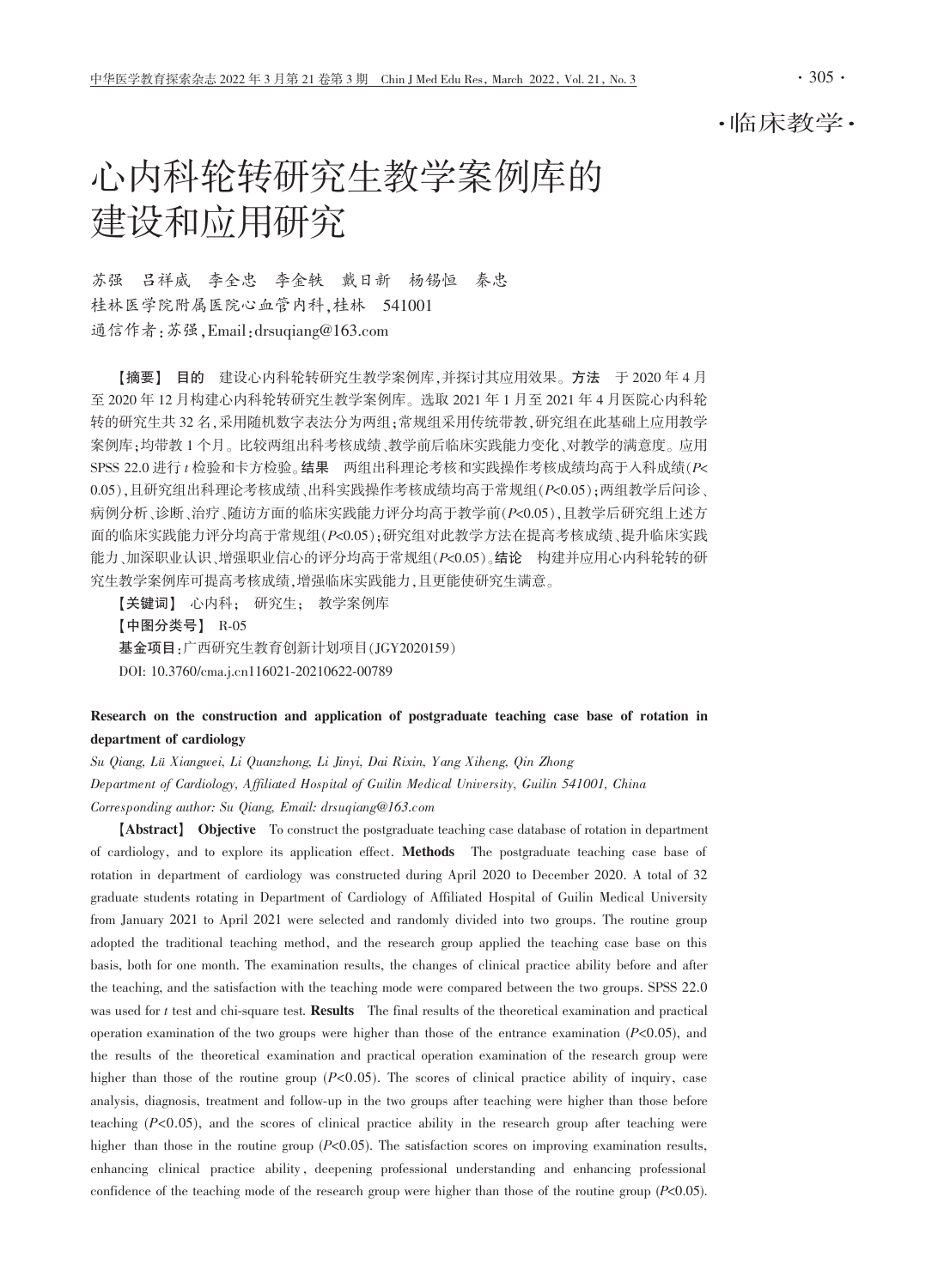**Conclusion** The construction and application of postgraduate teaching case base of cardiology rotation can improve the examination results, enhance the clinical practice ability, and achieve the satisfaction of postgraduates.

[Key words] Department of cardiology; Postgraduate; Teaching case base Fund program: Innovation Program of Guangxi Graduate Education (JGY2020159) DOI: 10.3760/cma.j.cn116021-20210622-00789

随着心内科疾病的发病率日渐增长,培养专业 的心内科医疗人才已成为当前医学教育领域的重 点<sup>[1-2]</sup>。案例教学是指以案例为基础的教学方法。其 与传统教学的主要差异在于教师扮演设计者和激励 者的角色:学生则成为积极、主动参与讨论者,他们 发现并解决问题,能够将理论知识与实践操作有机 结合,充分调动其积极性与主动性,从而提高教学效 果<sup>[34]</sup>。有研究显示<sup>[5]</sup>,案例教学在心内科规培生和实 习医生中的带教效果理想,值得借鉴。建设教学案 例库是案例教学高效率实施和推广的必备条件。全 面、完整的教学案例库建设不仅能够帮助教师结合 学生的特点和需求实施针对性的带教,还可提升学 生各个方面的临床能力<sup>。</sup>为此,本研究探讨心内 科轮转研究生教学案例库的建设方法和应用效果, 现报道如下。

## 1 对象与方法

## 1.1 研究对象

选取 2021年1月至 2021年4月医院心内科轮 转的32名研究生,采用随机数字表法分为两组。常 规组 16名, 男 10名、女 6名, 年龄(26.15 ± 3.10) 岁, 入科理论考核成绩(82.50±7.65)分,入科实践操作 考核成绩(80.00±7.26)分。研究组 16名,男 11 名、女5名,年龄(25.95±3.22)岁,入科理论考核成 绩(81.50±7.29)分,入科实践操作考核成绩(80.50± 7.45)分。两组基线资料差异无统计学意义(P>0.05)。 1.2 方法

常规组采用传统带教,包括医患沟通、病历书 写、查房等带教内容。在临床实践中遇到典型的案例 时,由带教教师引导学生对病例进行分析。学生在 遇到问题后需先独立思考寻找解决问题的答案,然 后可与教师沟通答案的正确性,并由教师进行点评。

研究组在此基础上构建并应用心内科轮转研究 生教学案例库。①教学案例库的建设。于2020年4 月至 2020年12月建设专家团队。由从事心内科临

床研究生教学或临床实践工作 5 年以上的专家医师 组建队伍,共9人。要求专家有研究生以上教育学 历。每3人组成1个小组。主要包括对原有教材案 例、临床真实案例、学术论文3方面的改编,并保证 案例来源的科学性、权威性、全面性和典型性。每周 二定为小组讨论日,主要讨论各小组案例编写的进 度、遇到的问题、存在的困难及解决方案;每周四定 为团队讨论日,主要由各小组成员汇报案例编写进 度。本小组遇到的难以解决的问题,由全体队员协 商处理。共编写30个案例。每个案例均需包括背景 知识介绍、案例基本情况、临床诊治、案例解析、案例 相关知识和参考文献等内容。每个案例要求不少于 3 000 字,综合性案例不少于 5 000 字。②教学案例 库的应用。在心内科轮转的研究生教学中进行8节 案例教学课程。由教师向学生发送典型案例的背景 知识介绍和基本情况。由学生分小组(每2人1组) 讨论案例的临床诊治方法、案例设计的相关知识等. 并在每节案例教学课程上向教师讲述分析的内容。 然后由教师点评,并针对性指出共性问题。课后由 教师发送教学案例库中对应案例的临床诊治、案例 解析、案例相关知识和参考文献等,由学生对比自身 分析内容与教师发送内容的异同,且可自由向教师 提问。案例库中主要案例名称及学习内容见表 1。

1.3 观察指标

1比较两组出科考核成绩,包括理论和实践操 作考核。由教师参照《心内科教学大纲》四出题,总分 均为10分。得分越高表示成绩越佳,并与入科考核 成绩对应比较。

②比较两组教学前后临床实践能力变化,包括 问诊、病例分析、诊断、治疗、随访5个方面。由带教 教师根据研究生的临床实践表现进行评价,每个方 面均在 0~10 分量化。评分越接近 10 分, 认为其对 应方面的临床实践能力越强。

③比较两组对教学模式的评分,由研究生匿名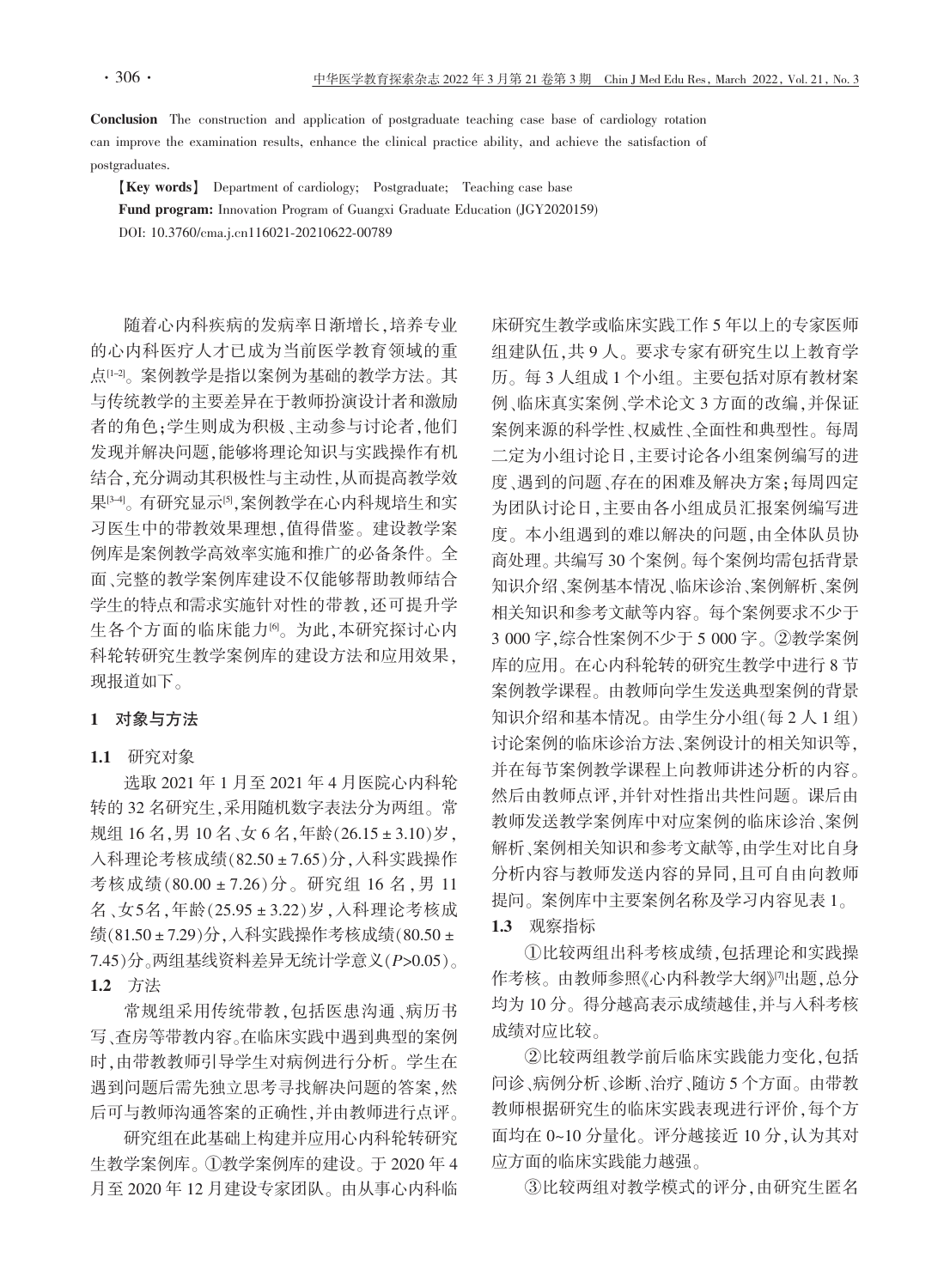| 案例名称      | 学习内容                                                                                                                                                                  |
|-----------|-----------------------------------------------------------------------------------------------------------------------------------------------------------------------|
| 常见病诊治     | ①常见病的类型,包括无症状性冠心病、冠心病心绞痛、急性心肌梗死、心律失常、心力衰竭等,回顾各种疾病的发病<br>原因、高危因素和病理改变等理论知识:②学习各种常见病发生的征兆、表现、目前常用的诊断方案、诊断标准;③学<br>习常见病的治疗知识、病情发展趋势及控制方案、预后判断及改善措施等                      |
| 仪器使用      | ①学习常用仪器的构造、使用方法和工作原理等,包括监护仪、微量泵、除颤仪、心电图机、主动脉球囊反搏器等;②学<br>习常用诊断仪器的检查结果读取和有效信息筛选方法;③学习常用仪器的正确维护和保养方法;④了解仪器引进、报<br>修、更换等制度和流程                                            |
| 药物应用      | ①常用药物的用法、用量、作用、药理知识等,如血管扩张药、强心药、利尿剂等;②常用的中成药的用法、用量、作用、药<br>理知识等,如活血化瘀类药物等;③常用药物的配伍禁忌等,如碳酸氢钠和盐酸尼卡地平不宜配伍,地高辛和钙类制剂<br>不宜配伍,氨力农和速尿不宜配伍,乌头类中成药不宜与参附注射液配伍,芪苈强心胶囊不宜与参附注射液配伍等 |
| 操作技术      | ①了解常用操作技术的适应证、操作方法和技巧等,包括心电监护仪的使用、氧气吸入疗法、徒手心肺复苏法、心脏电<br>复律术、简易呼吸器的使用等;②熟练掌握操作技术,并能够在临床实践中规范使用                                                                         |
| 科研学习      | ①学习筛选心内科领域最新报道,了解科研进展;②学习用辨证思维看待问题;③锻炼自学能力和团队协作能力;<br>④学习课题立项、申报和开展研究等相关知识                                                                                            |
| 医患沟通      | ①学习判断患者本人及家属的基本情况、性格特征等:②学习与患者的沟通技巧,使其能够与患者快速、有效沟通;<br>③学习从医患沟通中筛杳、提取重要信息等:④学习提高患者配合度、放松患者情绪、帮助患者树立信心的技巧等                                                             |
| 职业防护和自我保护 | ①学习医患关系处理方法;②学习职业防护和自我保护技巧;③学习相关法律知识                                                                                                                                  |

表 1 案例库中主要案例名称及学习内容

注:两组均带教1个月

评价,包括提高考核成绩、提升临床实践能力、加深 职业认识、增强职业信心 4 个维度。每个维度均采 用百分制评价,评分越接近100分,认为研究生对 教学模式该维度的满意度越高。

1.4 统计学方法

以 SPSS 22.0 软件作为统计学检验工具。计量 资料经检验符合正态分布且方差齐,采用(均数± 标准差)描述,用成组 t 检验和配对 t 检验;计数资 料采用百分比描述,用卡方检验。检验水准 α=0.05。

#### 2 结果

2.1 两组考核成绩比较

两组出科理论考核和实践操作考核成绩均高 于入科成绩(P<0.05),且研究组出科理论考核成绩、 出科实践操作考核成绩均高于常规组(表2)。

| 表 2 | 两组考核成绩比较[n=16, $(\bar{x} \pm s)$ , 分] |  |
|-----|---------------------------------------|--|
|     |                                       |  |

| 组别  | 理论考核成绩           |                  | 实践操作考核成绩                                           |       |  |  |  |
|-----|------------------|------------------|----------------------------------------------------|-------|--|--|--|
|     | 入科               | 出科               | 入科                                                 | 出科    |  |  |  |
| 研究组 | $81.50 \pm 7.29$ | $94.50 \pm 5.29$ | $80.50 \pm 7.45$ 92.00 $\pm 7.04$                  |       |  |  |  |
| 常规组 | $82.50 \pm 7.65$ |                  | $88.50 \pm 8.12$ $80.00 \pm 7.26$ $85.50 \pm 7.96$ |       |  |  |  |
| t 值 | 0.38             | 2.07             | 0.19                                               | 2.45  |  |  |  |
| P 值 | 0.708            | 0.047            | 0.849                                              | 0.020 |  |  |  |

2.2 两组教学前后临床实践能力比较

两组教学后问诊、病例分析、诊断、治疗、随访方 面的临床实践能力评分均高于教学前,差异有统计 学意义(P<0.05),且教学后研究组上述方面的临床 实践能力评分均高于常规组(表3)。

2.3 两组研究生对教学模式的评分比较

研究组对教学在提高考核成绩、提升临床实践 能力、加深职业认识、增强职业信心等方面满意度评 分均高于常规组(P<0.05)(表 4)。

| 组别                                       | 问诊               |                 | 病例分析             |                  | 诊断               |                  | 治疗               |                                 | 随访              |                 |
|------------------------------------------|------------------|-----------------|------------------|------------------|------------------|------------------|------------------|---------------------------------|-----------------|-----------------|
|                                          | 教学前              | 教学后             | 教学前              | 教学后              | 教学前              | 教学后              | 教学前              | 教学后                             | 教学前             | 教学后             |
| 研究组                                      | $5.25 \pm 1.03$  | $8.32 \pm 1.24$ | $4.18 \pm 0.81$  | $8.04 \pm 1.32$  | $4.25 \pm 0.72$  | $8.21 \pm 1.34$  | $512 + 0.94$     | $8.31 \pm 1.22$                 | $5.46 \pm 0.87$ | $8.26 \pm 1.39$ |
| 常规组                                      | $5.68 \pm 1.10$  | $7.06 \pm 1.19$ | $4.32 \pm 0.75$  | $6.85 \pm 1.05$  | $4.02 \pm 0.70$  | $7.04 \pm 1.12$  |                  | $5.56 \pm 1.13$ $7.12 \pm 1.15$ | $5.25 + 0.81$   | $6.74 \pm 1.06$ |
| $t$ 值                                    | 1.14             | 2.93            | 0.51             | 2.82             | 0.92             | 2.75             | 1.20             | 2.84                            | 0.71            | 3.48            |
| $P$ 值                                    | 0.263            | 0.006           | 0.616            | 0.008            | 0.367            | 0.010            | 0.241            | 0.008                           | 0.485           | 0.002           |
| 两组研究生对教学模式的评分比较[n=16, (x ± s), 分]<br>表 4 |                  |                 |                  |                  |                  |                  |                  |                                 |                 |                 |
| 组别                                       | 提高考核成绩           |                 | 提升临床实践能力         |                  | 加深职业认识           |                  | 增强职业信心           |                                 |                 |                 |
| 研究组                                      | $94.35 \pm 5.07$ |                 |                  | $91.39 \pm 5.08$ |                  | $94.69 \pm 4.97$ |                  | $95.20 \pm 4.38$                |                 |                 |
| 常规组                                      | $89.25 \pm 4.96$ |                 | $85.38 \pm 5.72$ |                  | $88.25 \pm 5.12$ |                  | $90.19 \pm 4.45$ |                                 |                 |                 |
| $t$ 值                                    | 2.88             |                 |                  | 3.14             |                  | 3.61             |                  | 3.32                            |                 |                 |
| $P$ 值                                    | 0.007            |                 |                  | 0.004<br>0.001   |                  |                  | 0.002            |                                 |                 |                 |

表 3 两组教学前后临床实践能力比较[n=16,  $(\bar{x} \pm s)$ , 分 ]